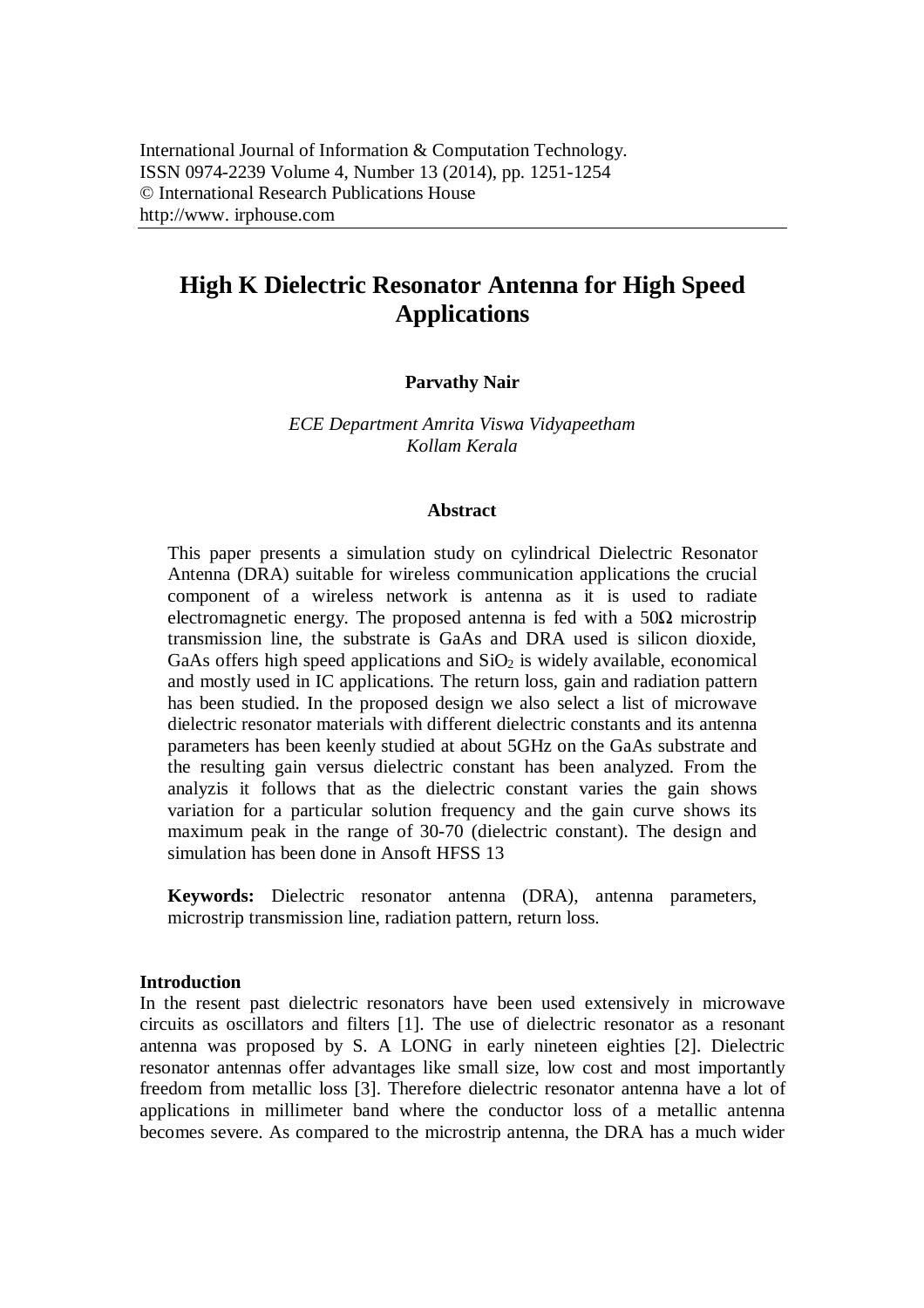impedance bandwidth. This is because the microstrip antenna radiates only through two narrow radiation slots, whereas the DRA radiates through the whole DRA surface except the grounded part. Owing to their wide applicabality in wireless communication techniques cylindrical DRA has attracted much more attension [4].

## **Antenna Configuration**

The configuration of proposed cylindrical DRA is shown in Fig. 1. It comprises a DR of diameter D=11mm fabricated using Silicon dioxide material with relative permittivity 4. The DR is fed energy by a  $50\Omega$  microstrip line of width 1. 2mm and lenght 50mm by putting on the top of substrate. The substrate is GaAs with dielectric constant 12. 9. The return loss, gain and radiation pattern are obtained through simulation using Ansoft HFSS13







**Return loss.**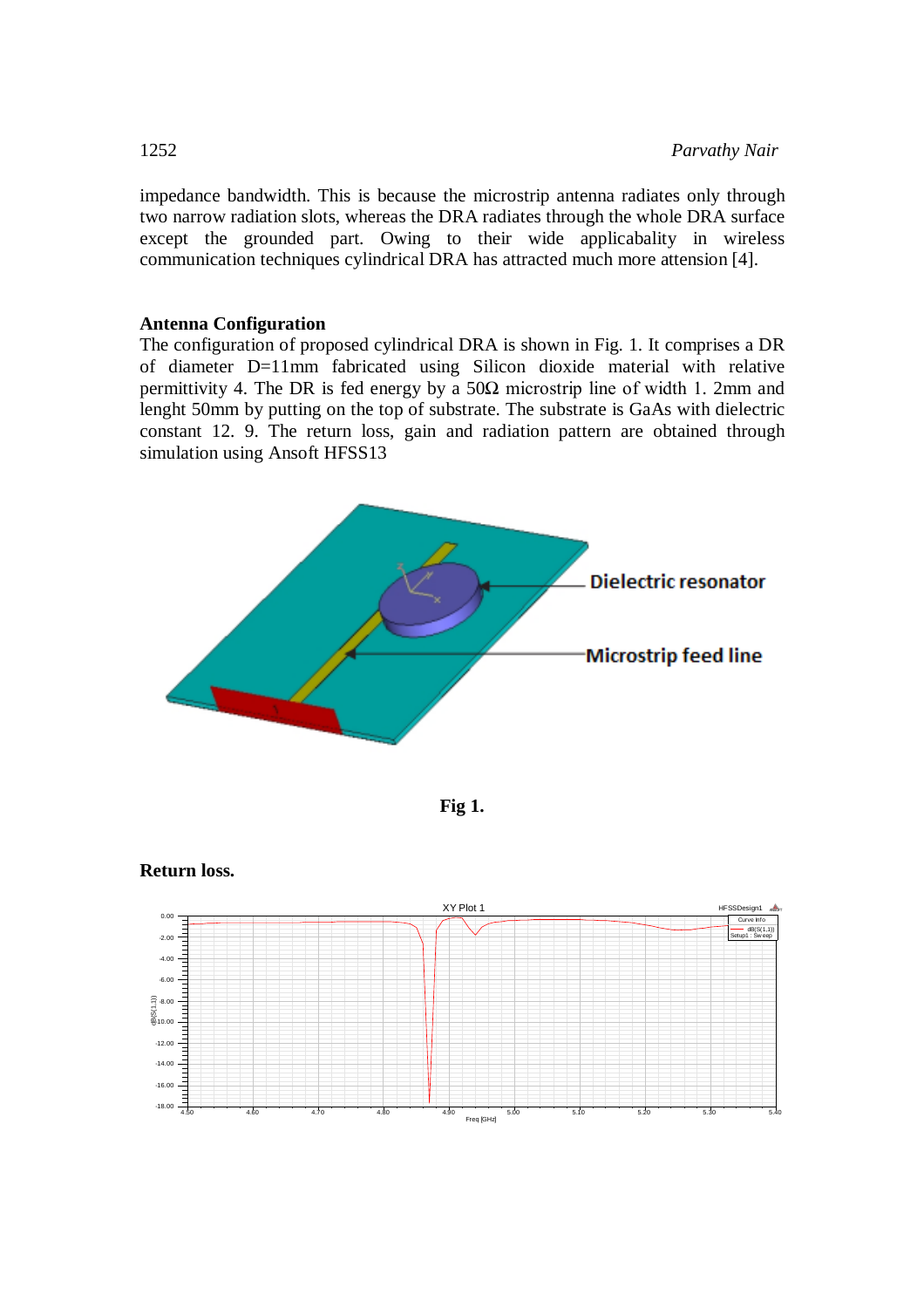# **3D Polar Plot.**

| dB(GainTotal) |              |  |  |  |
|---------------|--------------|--|--|--|
|               | 7.2916е+000  |  |  |  |
|               | 5.5886e+000  |  |  |  |
|               | 3.8856e+000  |  |  |  |
|               | 2.1827е+000  |  |  |  |
|               | 4.7967e-001  |  |  |  |
|               | –1.2233е+000 |  |  |  |
|               | -2.9263е+000 |  |  |  |
|               | -4.6293е+000 |  |  |  |
|               | -6.3322е+000 |  |  |  |
|               | -8.0352е+000 |  |  |  |
|               | -9.7382е+000 |  |  |  |
|               | –1.1441e+001 |  |  |  |
|               | –1.3144e+001 |  |  |  |

# **Radiation Pattern.**





Z

 $F$ -Phi

# **Comparison Table**

| <b>Srl. No</b> | <b>Resonator Material</b> | Dielectric constant   Gain at 5GHz |       |
|----------------|---------------------------|------------------------------------|-------|
|                | CaO-4Co3O4-Nb2O5-TiO2     | 12                                 | 4.940 |
| $\overline{2}$ | Ca (La1/2Ta1/2) O3        | 23                                 | 5.338 |
| 3              | SrZrO3                    | 30                                 | 6.992 |
| 4              | Ba5Nb4O15                 | 39                                 | 7.206 |
| 5              | Sr2La4Ti5O18              | 48                                 | 6.961 |
| 6              | NdTiNbO6                  | 52                                 | 6.450 |
| 7              | ZrTe3O8                   | 67.5                               | 6.237 |
| 8              | Ca2Ba3Nb2TiO12            | 75                                 | 6.201 |
| 9              | BaPr2Ti5O14               | 84                                 | 5.312 |
| 10             | Pb0. 6Ca0. 4ZrO3          | 94                                 | 5.305 |

۷.